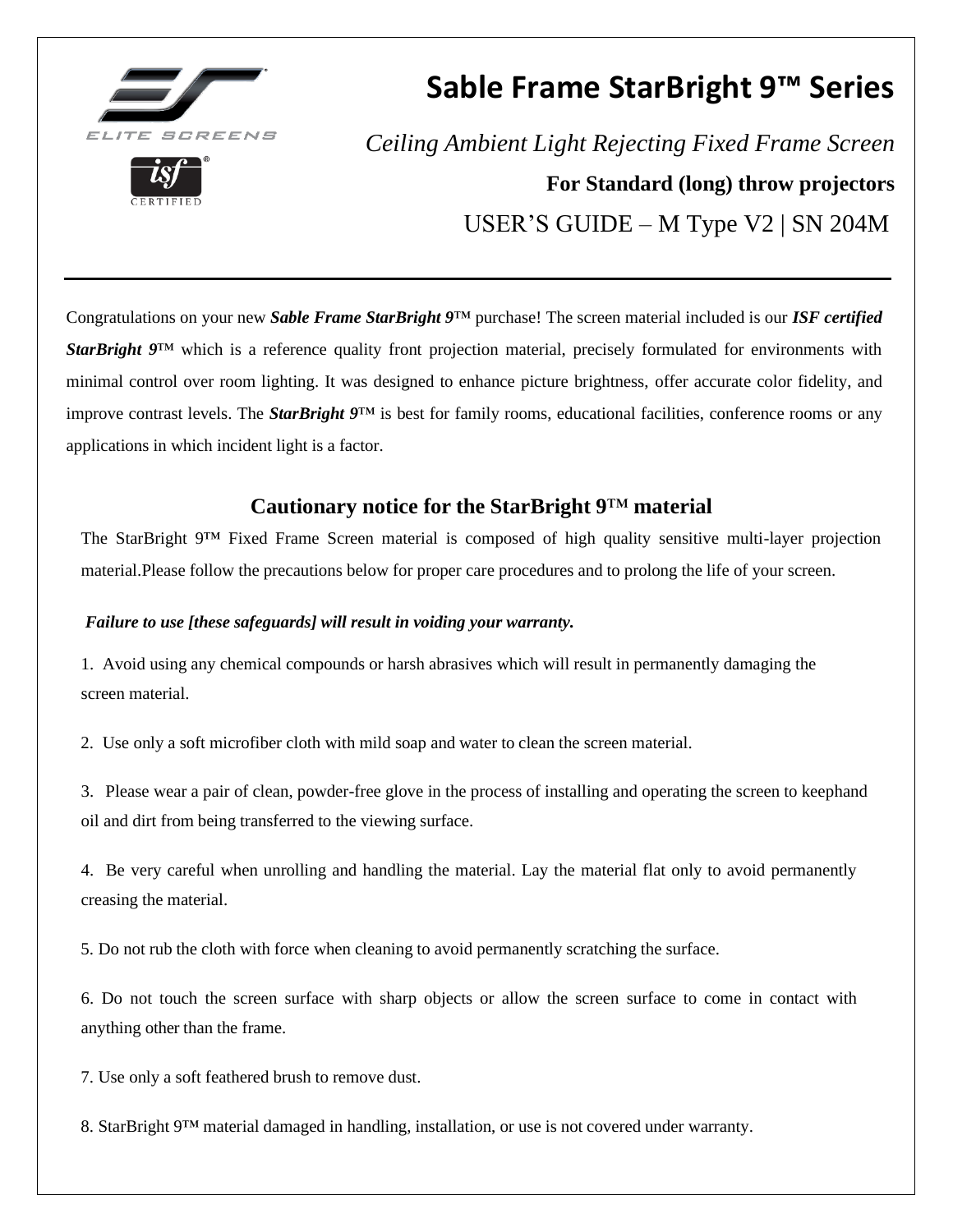



| <b>Item</b>    | <b>Parts List</b>                  | 106"           | 122"           | 156"           |
|----------------|------------------------------------|----------------|----------------|----------------|
| a.             | Center Joints-M4 (bottom position) | $\overline{2}$ | 2              | $\overline{2}$ |
| $\mathbf{b}$ . | Center Joints-D5 (top position)    | $\overline{2}$ | $\overline{2}$ | $\overline{2}$ |
| c.             | Elbow Joints M4 (bottom position)  | $\overline{4}$ | 4              | $\overline{4}$ |
| d.             | Elbow Joints D5 (top position)     | 4              | $\overline{4}$ | $\overline{4}$ |
| e.             | Top hanging brackets               | $\overline{2}$ | 2              | $\overline{2}$ |
| f.             | <b>Bottom</b> brackets             | $\overline{2}$ | $\overline{c}$ | $\overline{2}$ |
| g.             | M4x7 Screws                        | 24             | 24             | 24             |
| h.             | Spring                             | 98             | 112            | 136            |
| i.             | Pull Hook                          | $\overline{2}$ | 2              | 2              |
| k.             | Wall Screws M5x50                  | 8              | 8              | 8              |
| ı.             | <b>Hollow Wall anchors</b>         | 8              | 8              | 8              |
| p.             | White gloves                       | $\overline{2}$ | $\overline{c}$ | $\overline{c}$ |
| 0.             | <b>Center Support Bar</b>          |                |                | 2              |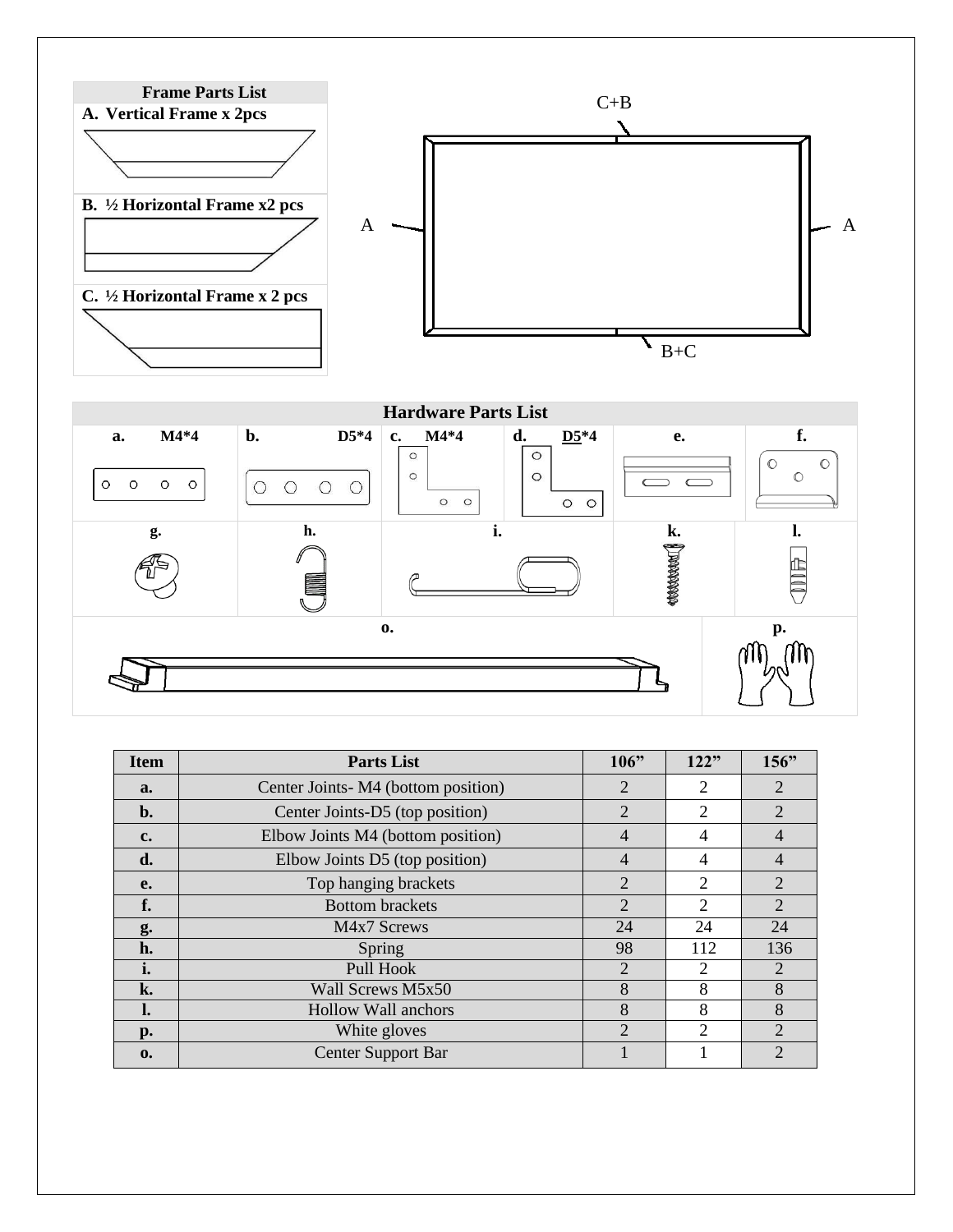# **Frame Assembly**

**Step 1:** Place the EPE sponge (foam) sheet on the ground of the area where the screen will be assembled. **Step 2:** Position the pieces of the frame on the EPE sponge in the arrangement shown below.



**Step 3:** Insert center joint (a/b) connectors into one-half of the horizontal frame (B/C) and secure with the M4x7 screws (g) as shown in the illustration below.

*Tip: The center joint (d)with the larger diameter holes should be on top.*



**Step 4:** Connect the elbow joints (c/d) to the top and bottom sections of the vertical frame. Once inserted, connect the vertical sections to the horizontal frame sections. Make sure all holes are in alignment and the frame pieces are flush (no gaps). They should form perfect right angles.

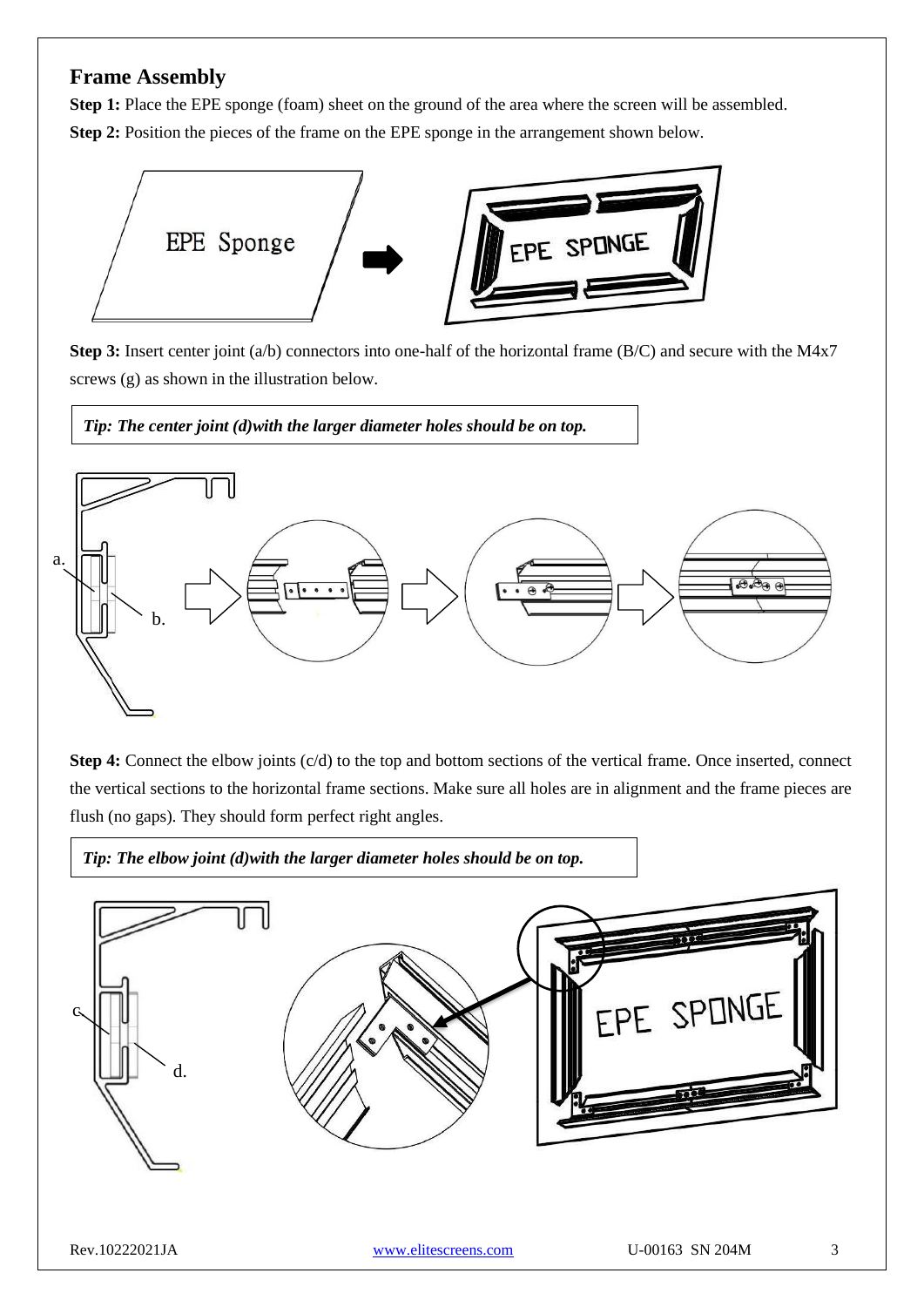**Step 5.** Secure the elbow joints by fastening them with *M4x7 screws (g)*, 4 at each corner.



#### **How to attach the springs**

**Step 6.** Hook one end of the spring and secure inside the groove of the frame, use the *spring hook (i)* to attach the spring to the hole located on the screen material's outer edge in the following order.



#### **Screen Material**

**Step7.** Carefully unroll a small area of the material over the frame as shown below and secure the top and bottom corners by hooking them with two springs on the corner of the material (1), Then hook and secure the springs in themiddle (2). **Note: Backside is black**

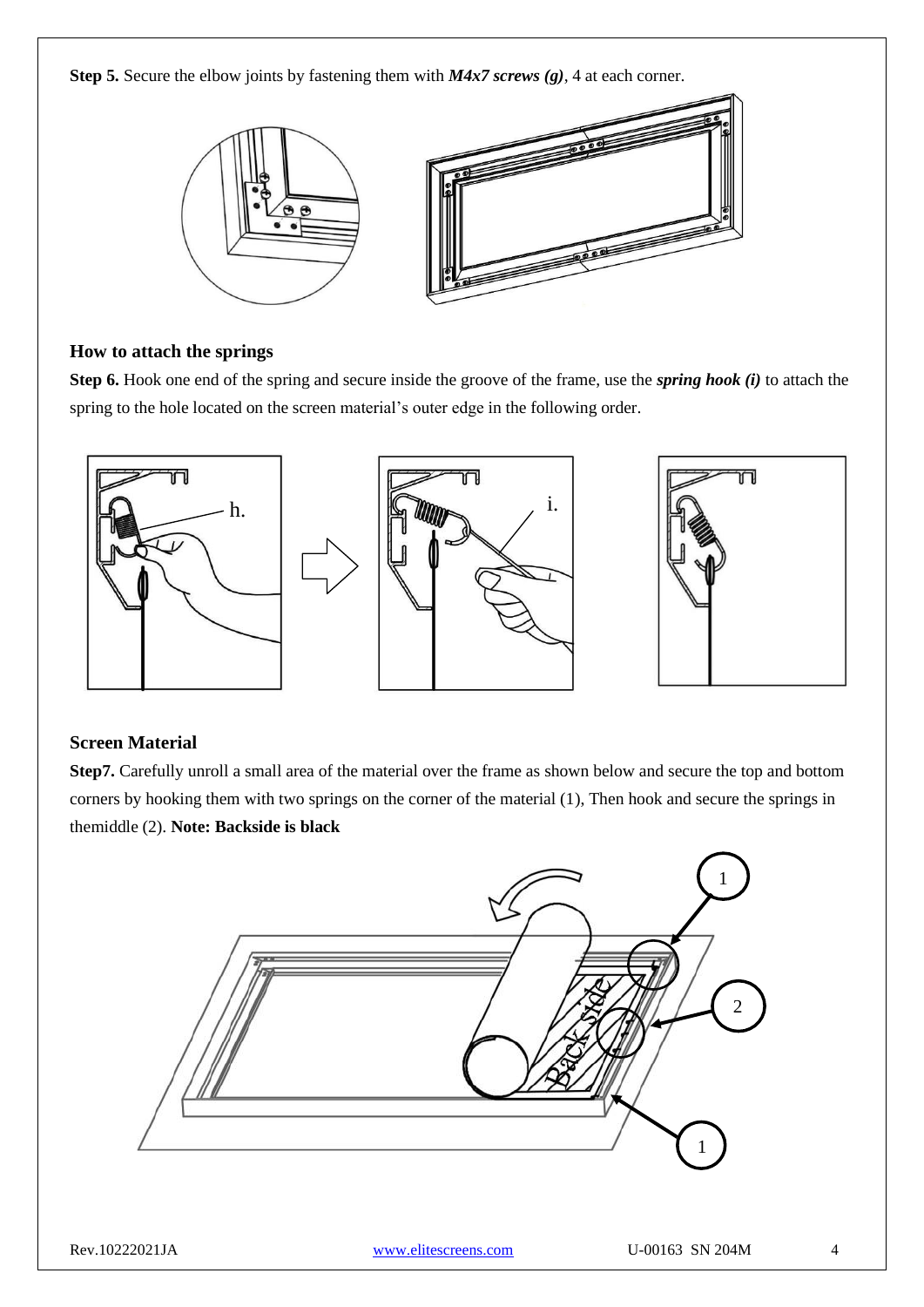Carefully unroll the material to the middle area then hook the springs on both the top and bottom (3). Continue unrolling the entire material to the other end, hook the springs in the corners (4) and hook the springs in the middle(5).



Continue to attach the remaining springs to the material in steps 6-13 in the follow order



.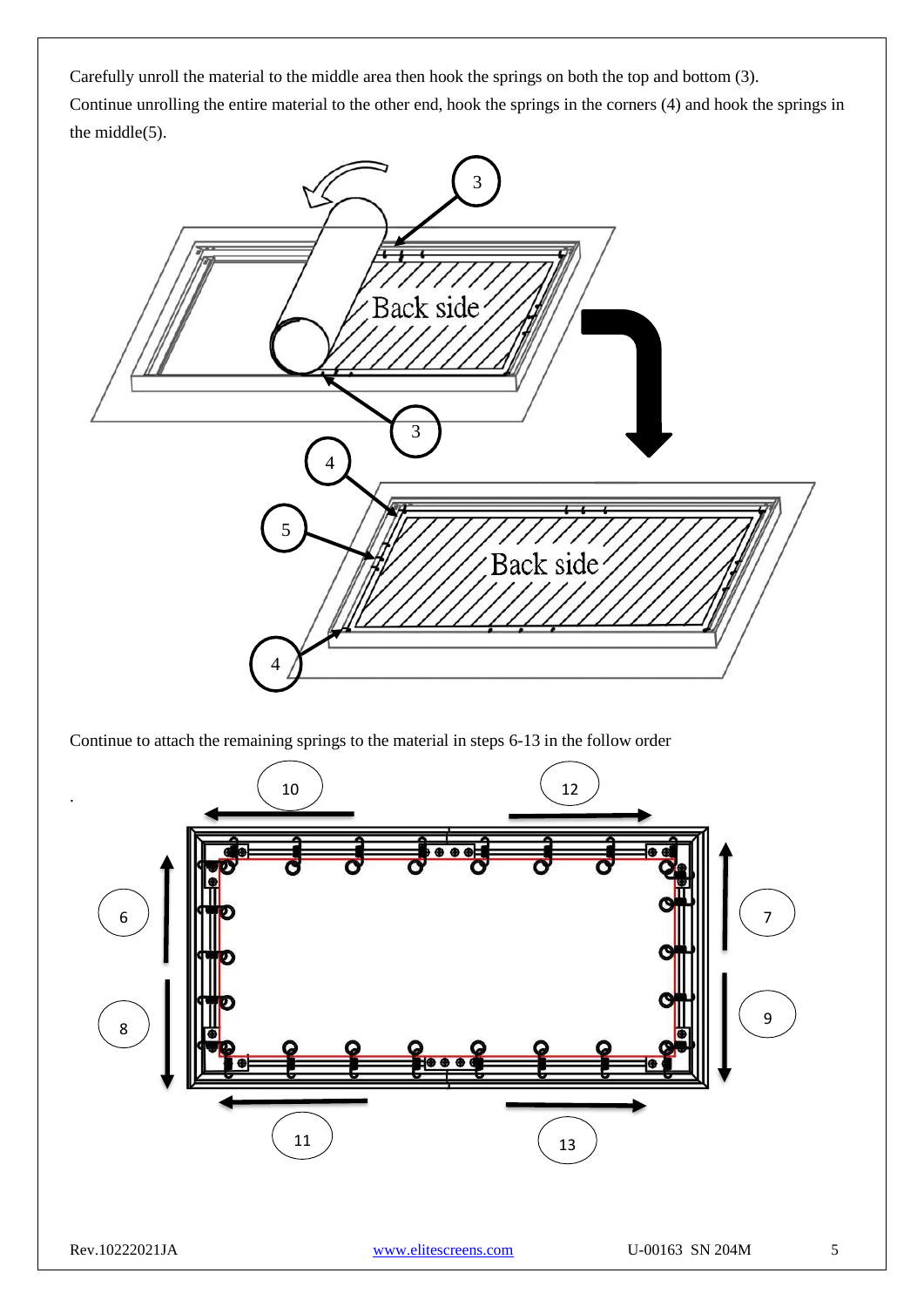**Step 8.** Insert the Center Support Bar (o) into the upper top groove on the back of the frame with the bottom end near the approximate center point of the frame and rotate it in at an angle so that both ends of the bar are in alignment with the groove.



# **Diagonal Models 150" and below use 1 x Center Support Bar**

**Diagonal Models above 150" require 2 x Center Support Bars**

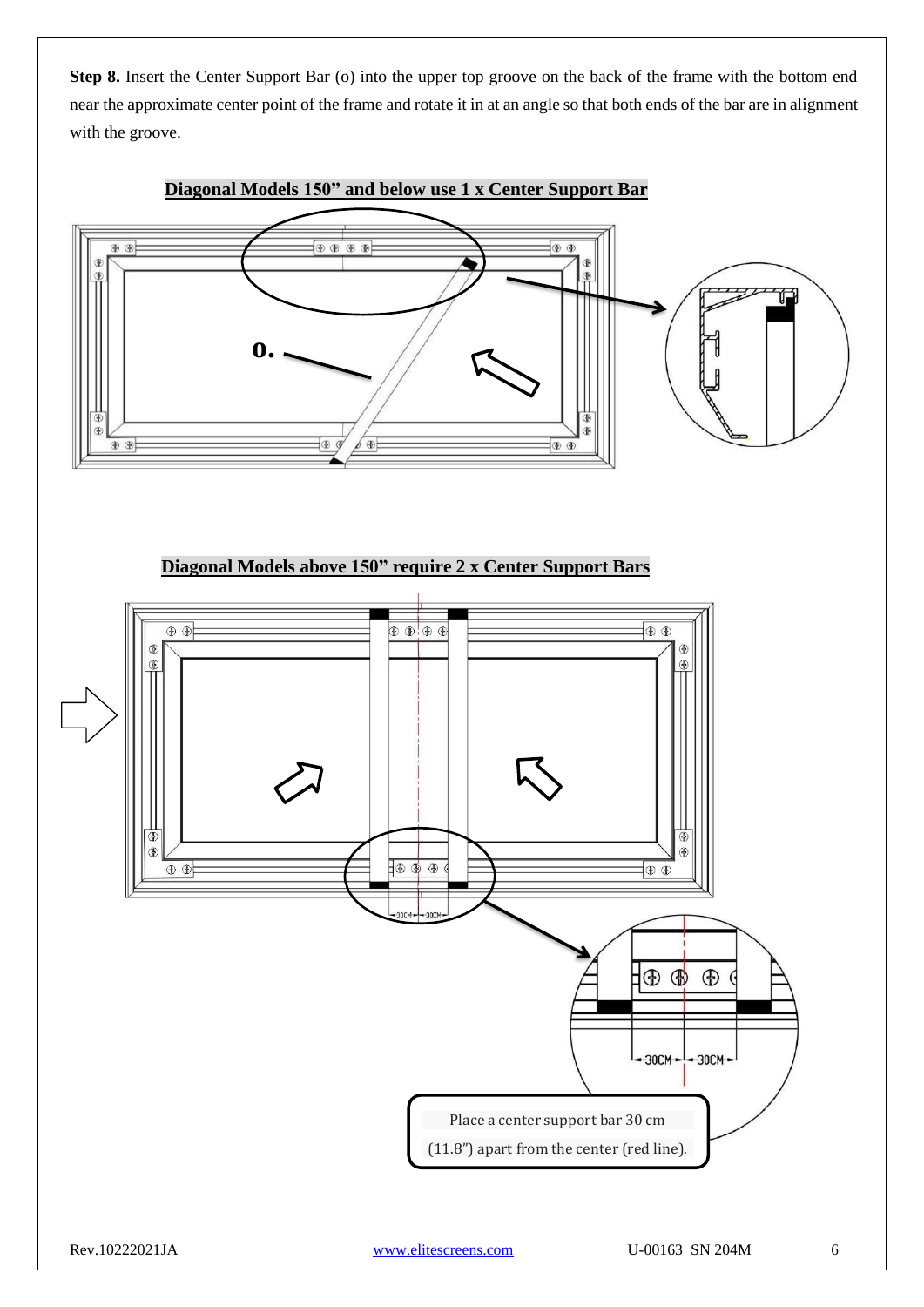# **Notice to Installer:**

Please use the following installation instructions to obtain superior optical performance from the Retro Reflective ALR (Ambient Light Rejecting) StarBright 9™ Screen.

#### **The following guidelines should also be followed. Standard long throw projectors compatible only**

1. Minimum throw distance of 1.5 x the image width

- Avoid a *hotspot* effect
- *Light absorption* The angle of incident light is too steep and will get absorbed by the optical lenses. This will create a very dim image and affect the overall picture quality.
- 2. *Ambient light* should not come from the same direction as the projector's light

#### **Proper projector placement**



#### **Image is not up to scale and is for illustrations purposes only.**

**Note:** Do not install the projector at an angle that is greater than 5° off the vertical axis from the screen. The ambient light filtration layer in the material is designed to absorb off-axis light rather than reflect it.

# **Installation**

**Step 9.** Measure the overall length and height of the frame and drill holes for the top brackets. Line up the wall brackets with the drilled holes on the installation location and screw them in using a Phillips screwdriver. If not installing into a structural wood stud, use a hollow wall anchor then screw in the M5x50 wood screws with a screwdriver. **Make sure the brackets are leveled.**